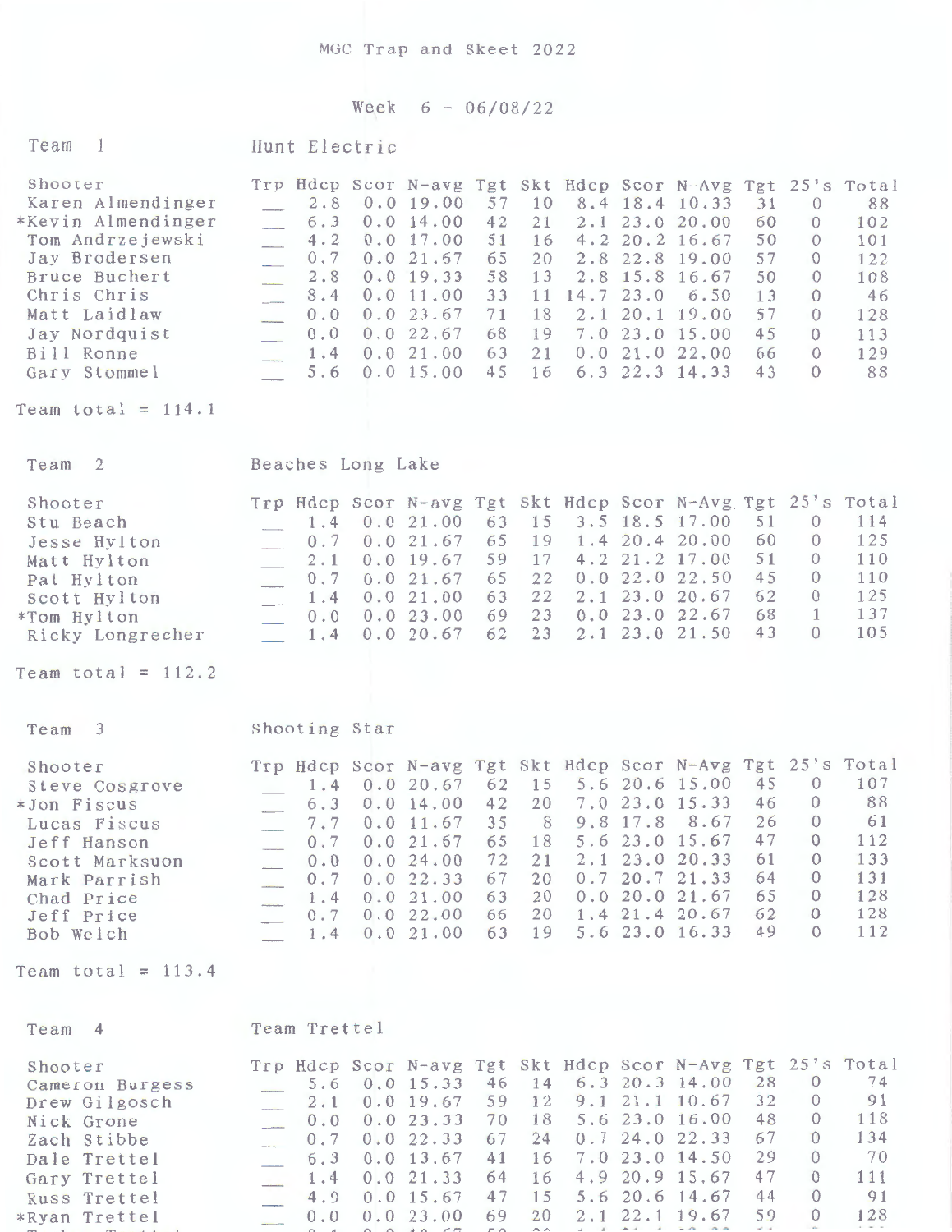Team total =  $113.5$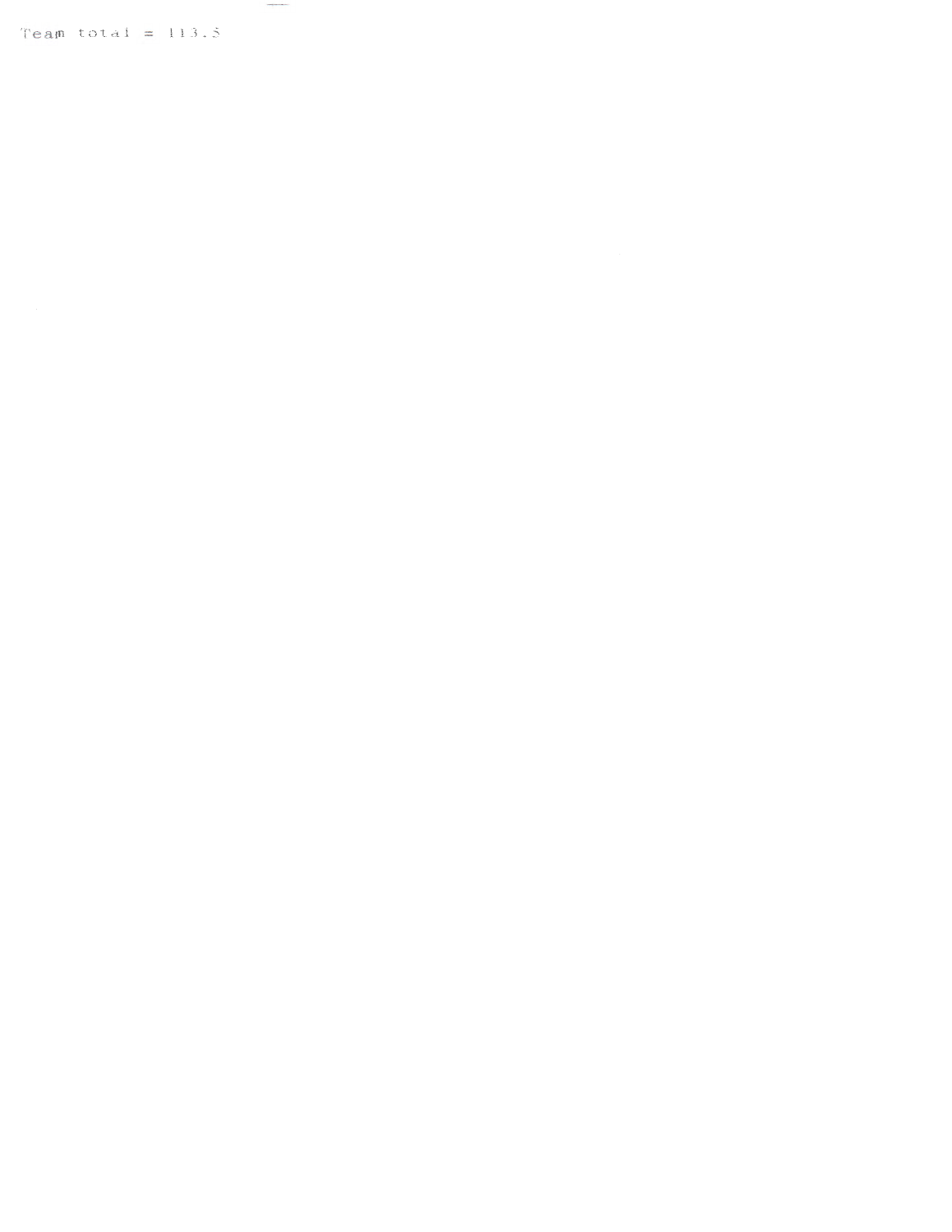MGC Trap and Skeet 2022

## Week 6 - 06/08/22

| Team 5            |  | North Country Tire |  |  |                                                            |  |     |
|-------------------|--|--------------------|--|--|------------------------------------------------------------|--|-----|
| Shooter           |  |                    |  |  | Trp Hdcp Scor N-avg Tgt Skt Hdcp Scor N-Avg Tgt 25's Total |  |     |
| Jarrod Baadsgaard |  |                    |  |  | 3.5 0.0 18.00 54 18 4.2 22.2 17.33 52 0                    |  | 106 |
| *John Baadsgaard  |  |                    |  |  | 1.4 0.0 21.00 63 16 3.5 19.5 17.00 51                      |  | 114 |
| Tianna Raadscaard |  |                    |  |  | 2 8 0 0 19 00 57 4 12 6 16 6 4 67 14 0                     |  |     |

|  |  |  |  |  |                                                                                                                                                                                                                                                  | 71                                                                                       |
|--|--|--|--|--|--------------------------------------------------------------------------------------------------------------------------------------------------------------------------------------------------------------------------------------------------|------------------------------------------------------------------------------------------|
|  |  |  |  |  |                                                                                                                                                                                                                                                  | 65                                                                                       |
|  |  |  |  |  |                                                                                                                                                                                                                                                  | 110                                                                                      |
|  |  |  |  |  |                                                                                                                                                                                                                                                  | 99                                                                                       |
|  |  |  |  |  |                                                                                                                                                                                                                                                  | 113                                                                                      |
|  |  |  |  |  |                                                                                                                                                                                                                                                  | 82                                                                                       |
|  |  |  |  |  |                                                                                                                                                                                                                                                  | 85                                                                                       |
|  |  |  |  |  |                                                                                                                                                                                                                                                  |                                                                                          |
|  |  |  |  |  | 6.3 0.0 13.67 41 10 11.2 21.2 8.00 24<br>1.4 0.0 20.67 62 16 4.9 20.9 16.00 48<br>4.2 0.0 17.00 51 15 4.2 19.2 16.00 48<br>2.8 0.0 19.00 57 6 9.1 15.1 8.33 25<br>3.5 0.0 17.67 53 16 4.9 20.9 16.00 32<br>3.5 0.0 17.67 53 20 3.5 23.0 18.67 56 | 2.8 0.0 19.00 57 4 12.6 16.6 4.67 14 0<br>0.0 0.0 23.00 69 15 5.6 20.6 14.67 44<br>0 109 |

Team total =  $108.2$ 

Team 6 MBUSA

| Shooter         |  | Trp Hdcp Scor N-avg Tgt Skt Hdcp Scor N-Avg Tgt 25's Total |  |  |                          |                |          |     |
|-----------------|--|------------------------------------------------------------|--|--|--------------------------|----------------|----------|-----|
| Bruce Halverson |  | $0.0 \t 0.0 \t 0.00$                                       |  |  | $0$ -- 0.0 15.0 0.00     | $\overline{0}$ | $\sim$ 0 |     |
| *Scot Hopper    |  | $1.4 \t0.0 \t20.67 \t62 -- 0.0 \t15.0 \t0.00$              |  |  |                          | $\overline{0}$ |          | 62  |
| John Huser      |  | $0.0 \t 0.0 \t 24.33$                                      |  |  | 73 25 0.0 25.0 23.67     | 71             |          | 144 |
| Steve Klein     |  | $0.0$ 0.0 0.00 0 20 0.0 20.0 20.00                         |  |  |                          | 20             |          | 20  |
| Kody Samuelson  |  | $0.0 \t 0.0 \t 23.00$                                      |  |  | $46$ -- $4.2$ 15.0 16.50 | 33             | $\theta$ | 79  |
| Jim Vaughn      |  | $0.0 \t 0.0 \t 22.67$                                      |  |  | 68 22 3.5 23.0 19.33     | 58             |          | 126 |
| Jimmy Vaughn    |  | $0.0 \t 0.0 \t 23.00$                                      |  |  | 69 12 4.9 16.9 14.67     | 44             |          | 113 |
| Eric Wahl       |  | 1.4 0.0 20.67 62 19 0.7 19.7 20.67 62                      |  |  |                          |                |          | 124 |

Team total =  $104.6$ 

|     |                                                | 61                                                                                                                           |                |    |                                  | 57                                                                                                                                          | $\Omega$ | 118                                                        |
|-----|------------------------------------------------|------------------------------------------------------------------------------------------------------------------------------|----------------|----|----------------------------------|---------------------------------------------------------------------------------------------------------------------------------------------|----------|------------------------------------------------------------|
|     |                                                | 65                                                                                                                           | 20             |    |                                  | 63                                                                                                                                          | $\Omega$ | 128                                                        |
|     | 9.50                                           | 19                                                                                                                           | $\overline{a}$ |    | 0.00                             | $\Omega$                                                                                                                                    | $\Omega$ | 19                                                         |
| 7.0 |                                                | 25                                                                                                                           | $ -$           |    | 0.00                             | $\Omega$                                                                                                                                    | $\Omega$ | 25                                                         |
|     |                                                | 52                                                                                                                           |                |    |                                  | 55                                                                                                                                          | $\Omega$ | 107                                                        |
| 7.0 |                                                | 39                                                                                                                           | 10             |    |                                  | 37                                                                                                                                          | $\Omega$ | 76                                                         |
| 2.1 |                                                | 61                                                                                                                           | 9              |    |                                  | 48                                                                                                                                          | $\Omega$ | 109                                                        |
| 8.4 |                                                | 34                                                                                                                           | 13             |    |                                  | 50                                                                                                                                          | $\Omega$ | 84                                                         |
|     |                                                | 54                                                                                                                           | 23             |    |                                  | 69                                                                                                                                          | $\Omega$ | 123                                                        |
|     |                                                | 60                                                                                                                           | 25             |    |                                  | 2.5                                                                                                                                         |          | 85                                                         |
|     | Last of DOM<br>2.1<br>0.7<br>9.1<br>4.2<br>3.5 | 0.020.33<br>0.021.67<br>0.0<br>$0.0$ 12.50<br>$0.0$ 17.33<br>0.013.00<br>0.0 20.33<br>$0.0$ 11.33<br>$0.0$ 18.00<br>0.020.00 |                | 22 | $0.0$ 15.0<br>0.015.0<br>0.025.0 | 22 3.5 23.0 19.00<br>0.720.721.00<br>18.33<br>$4.2$ 23.0<br>6.3 16.3 12.33<br>2.1 11.1 16.00<br>2.8 15.8 16.67<br>23.00<br>0.023.0<br>25.00 |          | Trp Hdcp Scor N-avg Tgt Skt Hdcp Scor N-Avg Tgt 25's Total |

Team total =  $114.7$ 

| Team 8                                                                                    |  | No Plug Thugs |                                                                                                                                                                                                                               |  |  |                                             |                       |                            |
|-------------------------------------------------------------------------------------------|--|---------------|-------------------------------------------------------------------------------------------------------------------------------------------------------------------------------------------------------------------------------|--|--|---------------------------------------------|-----------------------|----------------------------|
| Shooter<br>Mike Buckman<br>Nick Nagel<br>Dan Osborne<br>Charles Porter<br>Harrison Porter |  |               | Trp Hdcp Scor N-avg Tgt Skt Hdcp Scor N-Avg Tgt 25's Total<br>1.4 0.0 20.67 62 14 9.8 23.0 11.50 23<br>7.0 0.0 12.67 38 4 9.1 13.1 7.00<br>5.6 0.0 15.33 46 11 10.5 21.5 9.00<br>$1.4 \quad 0.0 \quad 20.67$<br>4.2 0.0 17.33 |  |  | 62 11 7.7 18.7 11.67<br>52 9 13.3 22.3 6.50 | 14<br>2.7<br>35<br>13 | 85<br>52<br>73<br>97<br>65 |
| Max Porter                                                                                |  |               | $2.1 \quad 0.0 \quad 20.33$                                                                                                                                                                                                   |  |  | 61 13 4.9 17.9 14.67                        |                       | 105                        |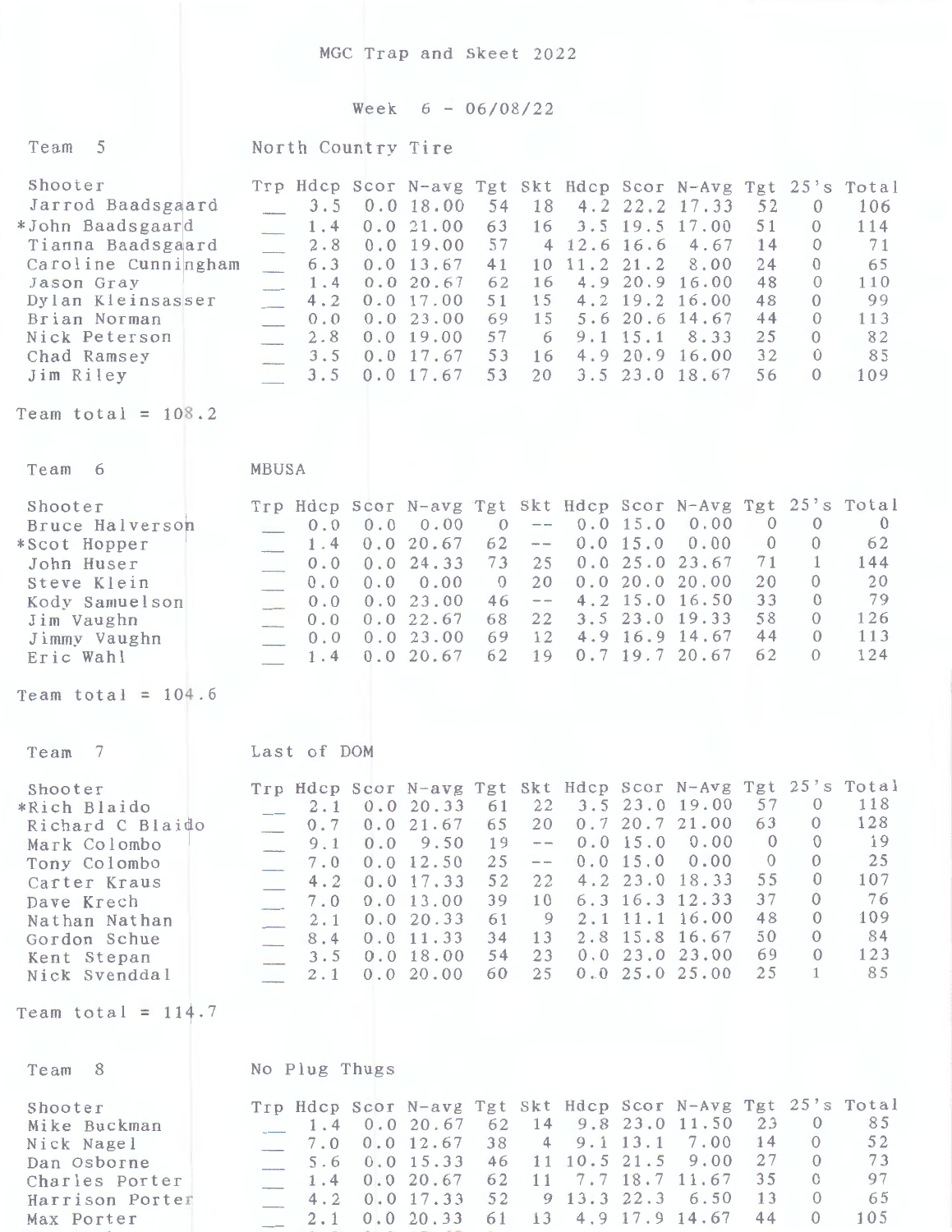Team total =  $105.9$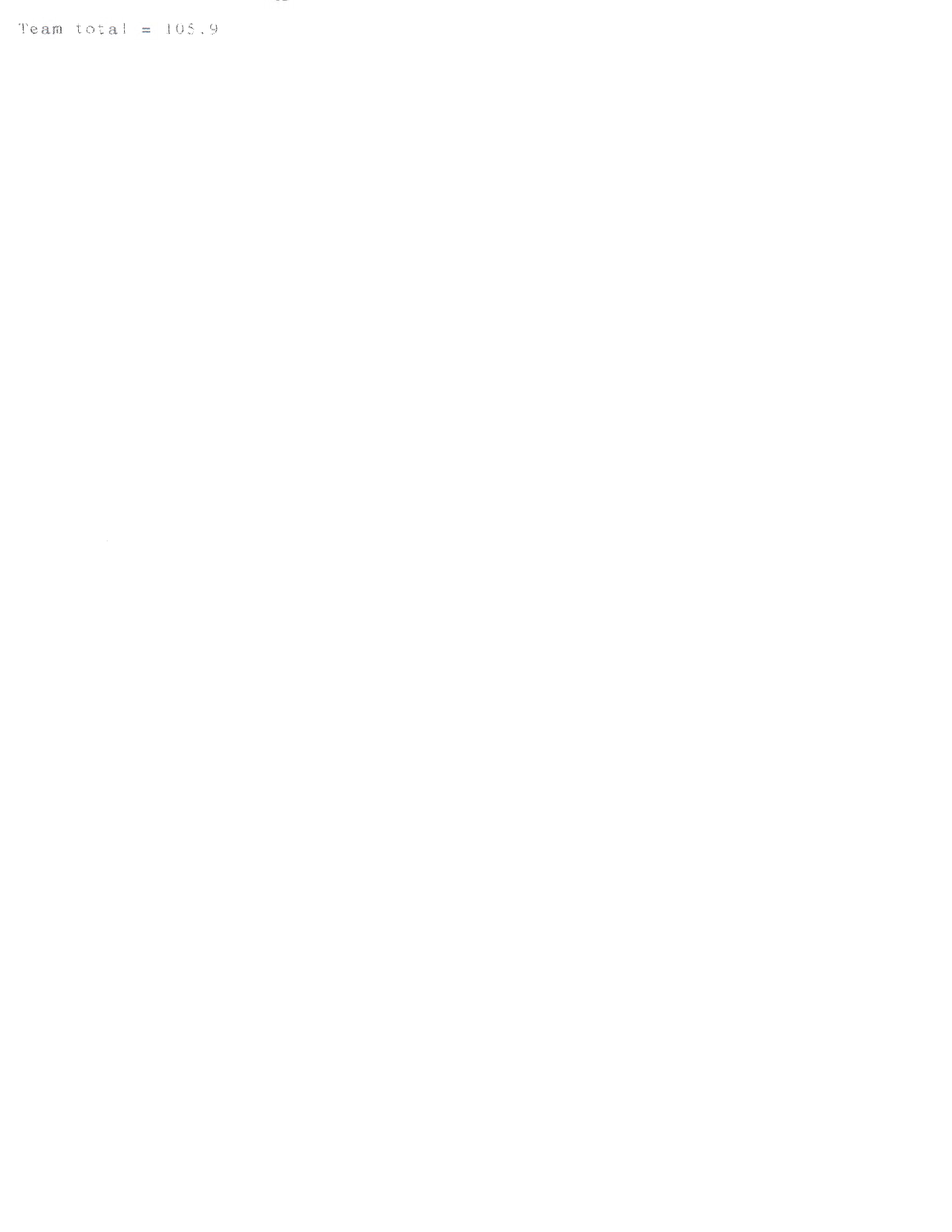Week  $6 - 06/08/22$ Pairings: 2 vs 3 8 vs 5 **4** VS 1 6 vs 7 Results for 06/08/22 Score Points Total Team 1 Hunt Electric Team 3 Shooting Star Team 4 Team Trettel Team 7 Last of DOM Team 2 Beaches Long Lake Team 5 North Country Tire Team 6 MBUSA Team 8 No Plug Thugs \* indicates team captain 65 Participants for week 6 No-shows: Bruce Halverson Kody Samuelson Tony Colombo \*\*\*\* Super Shooters \*\*\*\* John Huser 25 trap Nick Svenddal 25 trap **114. 1**  113. 4 113.5 114.7 112.2 108.2 104.6 105.9 Scot Hopper Mark Colombo  $\overline{2}$ 2 0 2 0 2 0 0 6 6 4 4 2 2  $\overline{0}$  $\overline{0}$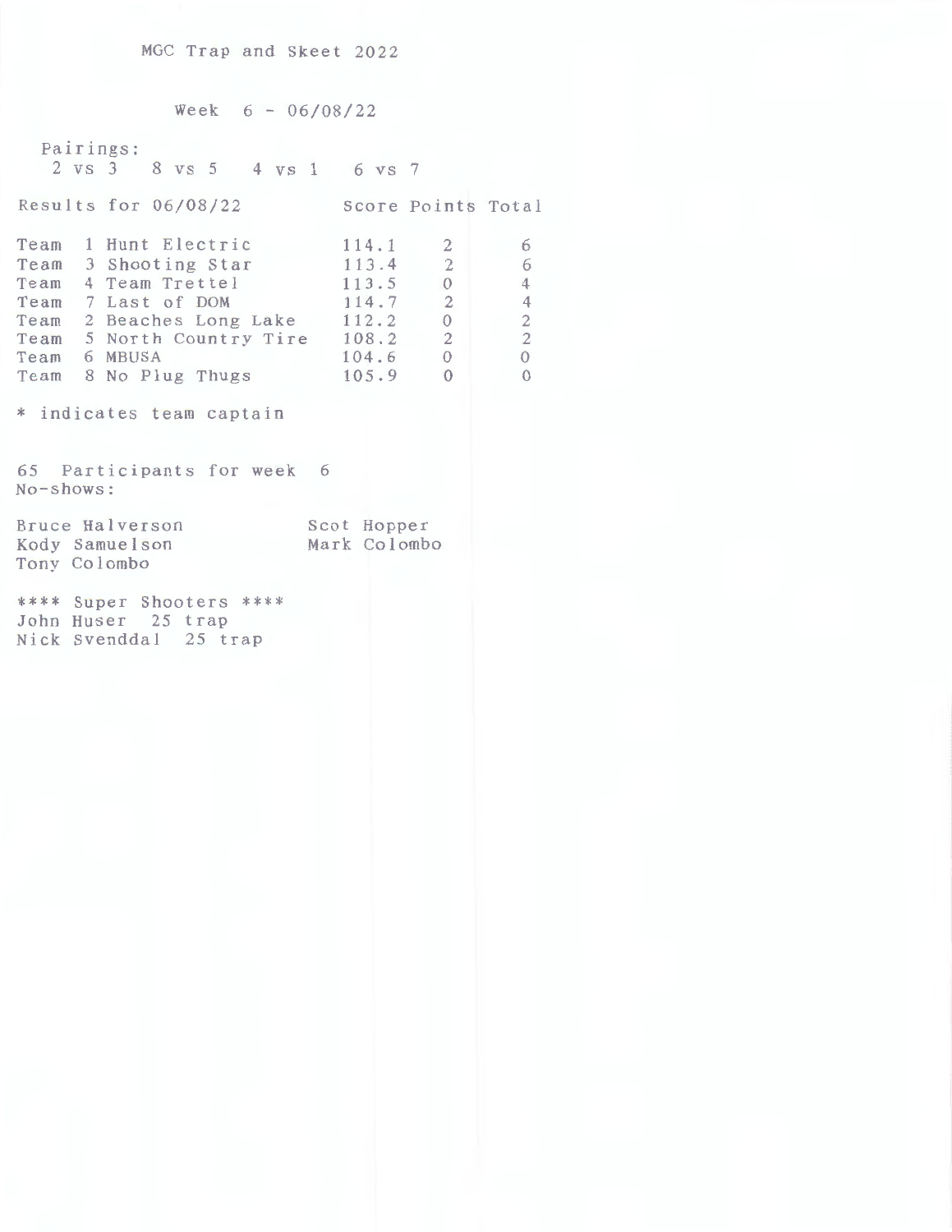## Individual Standings

| Shooter<br>John Huser<br>Tom Hylton | 144<br>137 | 73<br>69 | 71<br>68 | Total Trp Skt Ov-Avg T-Avg S-Avg Rnds 25's Team | 24.00 24.33 23.67<br>22.83 23.00 22.67 | 6<br>6 | 3<br>$\mathbf{1}$ | <b>MBUSA</b><br>Beaches Long Lak |
|-------------------------------------|------------|----------|----------|-------------------------------------------------|----------------------------------------|--------|-------------------|----------------------------------|
| e<br>Zach Stibbe<br>Scott Marksuon  | 134<br>133 | 67<br>72 | 67<br>61 |                                                 | 22.33 22.33 22.33<br>22.17 24.00 20.33 | 6<br>6 |                   | Team Trettel<br>Shooting Star    |
| Mark Parrish                        | 131        | 67       | 64       |                                                 | 21.83 22.33 21.33                      | 6      |                   | Shooting Star                    |
| Bill Ronne                          | 129        | 63       | 66       |                                                 | 21.50 21.00 22.00                      | 6      |                   | Hunt Electric                    |
| Richard C Blaido                    | 128        | 65       | 63       |                                                 | 21.33 21.67 21.00                      | 6      |                   | Last of DOM                      |
| Jeff Price                          | 128        | 66       | 62       |                                                 | 21.33 22.00 20.67                      | 6      |                   | Shooting Star                    |
| Matt Laidlaw                        | 128        | 71       | 57       |                                                 | 21.33 23.67 19.00                      | б      |                   | Hunt Electric                    |
| Chad Price                          | 128        | 63       | 65       |                                                 | 21.33 21.00 21.67                      | 6      |                   | Shooting Star                    |
| Ryan Trettel                        | 128        | 69       | 59       |                                                 | 21.33 23.00 19.67                      | б      | $\mathbf{1}$      | Team Trettel                     |
| Jim Vaughn                          | 126        | 68       | 58       |                                                 | 21.00 22.67 19.33                      | 6      |                   | MBUSA                            |
| Scott Hylton<br>$\mathbf{e}$        | 125        | 63       | 62       |                                                 | 20.83 21.00 20.67                      | 6      |                   | Beaches Long Lak                 |
| Jesse Hylton<br>e                   | 125        | 65       | 60       |                                                 | 20.83 21.67 20.00                      | 6      |                   | Beaches Long Lak                 |
| Eric Wahl                           | 124        | 62       | 62       |                                                 | 20.67 20.67 20.67                      | 6      |                   | MBUSA                            |
| Kent Stepan                         | 123        | 54       | 69       |                                                 | 20.50 18.00 23.00                      | 6      |                   | Last of DOM                      |
| Jay Brodersen                       | 122        | 65       | 57       |                                                 | 20.33 21.67 19.00                      | 6      | 1                 | Hunt Electric                    |
| Tucker Trettel                      | 120        | 59       | 61       |                                                 | 20.00 19.67 20.33<br>19.67 23.33 16.00 | 6      |                   | Team Trettel                     |
| Nick Grone                          | 118<br>118 | 70       | 48<br>57 |                                                 | 19.67 20.33 19.00                      | 6<br>6 |                   | Team Trettel<br>Last of DOM      |
| Rich Blaido                         | 114        | 61<br>63 | 51       |                                                 | 19.00 21.00 17.00                      | 6      |                   | Beaches Long Lak                 |
| Stu Beach<br>e                      |            |          |          |                                                 |                                        |        |                   |                                  |
| John Baadsgaard<br>re               | 114        | 63       | 51       |                                                 | 19.00 21.00 17.00                      | 6      |                   | North Country Ti                 |
| Jimmy Vaughn                        | 113        | 69       | 44       |                                                 | 18.83 23.00 14.67                      | 6      |                   | <b>MBUSA</b>                     |
| Brian Norman<br>re                  | 113        | 69       | 44       |                                                 | 18.83 23.00 14.67                      | 6      | $\mathbf{1}$      | North Country Ti                 |
| Jay Nordquist                       | 113        | 68       | 45       |                                                 | 18.83 22.67 15.00                      | 6      | $\mathbf{1}$      | Hunt Electric                    |
| Bob Welch                           | 112        | 63       | 49       |                                                 | 18.67 21.00 16.33                      | 6      |                   | Shooting Star                    |
| Jeff Hanson                         | 112        | 65       | 47       |                                                 | 18.67 21.67 15.67                      | 6      |                   | Shooting Star                    |
| Gary Trettel                        | 111        | 64       | 47       |                                                 | 18.50 21.33 15.67                      | 6      |                   | Team Trettel                     |
| Matt Hylton<br>e                    | 110        | 59       | 51       |                                                 | 18.33 19.67 17.00                      | 6      |                   | Beaches Long Lak                 |
| Pat Hylton<br>e                     | 110        | 65       | 45       |                                                 | 22.00 21.67 22.50                      | 5      |                   | Beaches Long Lak                 |
| Jason Gray<br>re                    | 110        | 62       | 48       |                                                 | 18.33 20.67 16.00                      | 6      |                   | North Country Ti                 |
| Jim Riley                           | 109        | 53       | 56       |                                                 | 18.17 17.67 18.67                      | 6      |                   | North Country Ti                 |
| re                                  |            |          | 48       |                                                 | 18.17 20.33 16.00                      | 6      |                   | Last of DOM                      |
| Nathan Nathan<br>Bruce Buchert      | 109<br>108 | 61<br>58 | 50       |                                                 | 18.00 19.33 16.67                      | 6      |                   | Hunt Electric                    |
| Steve Cosgrove                      | 107        | 62       | 45       |                                                 | 17.83 20.67 15.00                      | 6      |                   | Shooting Star                    |
| Carter Kraus                        | 107        | 52       | 55       |                                                 | 17.83 17.33 18.33                      | 6      |                   | Last of DOM                      |
| Jarrod Baadsgaard                   | 106        | 54       | 52       |                                                 | 17.67 18.00 17.33                      | 6      |                   | North Country Ti                 |
| re<br>Ricky Longrecher              | 105        | 62       | 43       |                                                 | 21.00 20.67 21.50                      | 5      |                   | Beaches Long Lak                 |
| e                                   |            |          |          |                                                 |                                        |        |                   |                                  |
| Max Porter                          | 105        | 61       | 44       |                                                 | 17.50 20.33 14.67                      | 6      |                   | No Plug Thugs                    |
| Kevin Almendinger                   | 102        | 42       | 60       |                                                 | 17.00 14.00 20.00                      | 6      |                   | Hunt Electric                    |
| Tom Andrzejewski                    | 101        | 51       | 50       |                                                 | 16.83 17.00 16.67                      | 6      |                   | Hunt Electric                    |
| Dylan Kleinsasser<br>re             | 99         | 51       | 48       |                                                 | 16.50 17.00 16.00                      | 6      |                   | North Country Ti                 |
| Charles Porter                      | 97         | 62       | 35       |                                                 | 16.17 20.67 11.67                      | 6      |                   | No Plug Thugs                    |
| Grant Sherwood                      | 93         | 53       | 40       |                                                 | 18.60 17.67 20.00                      | 5      |                   | No Plug Thugs                    |